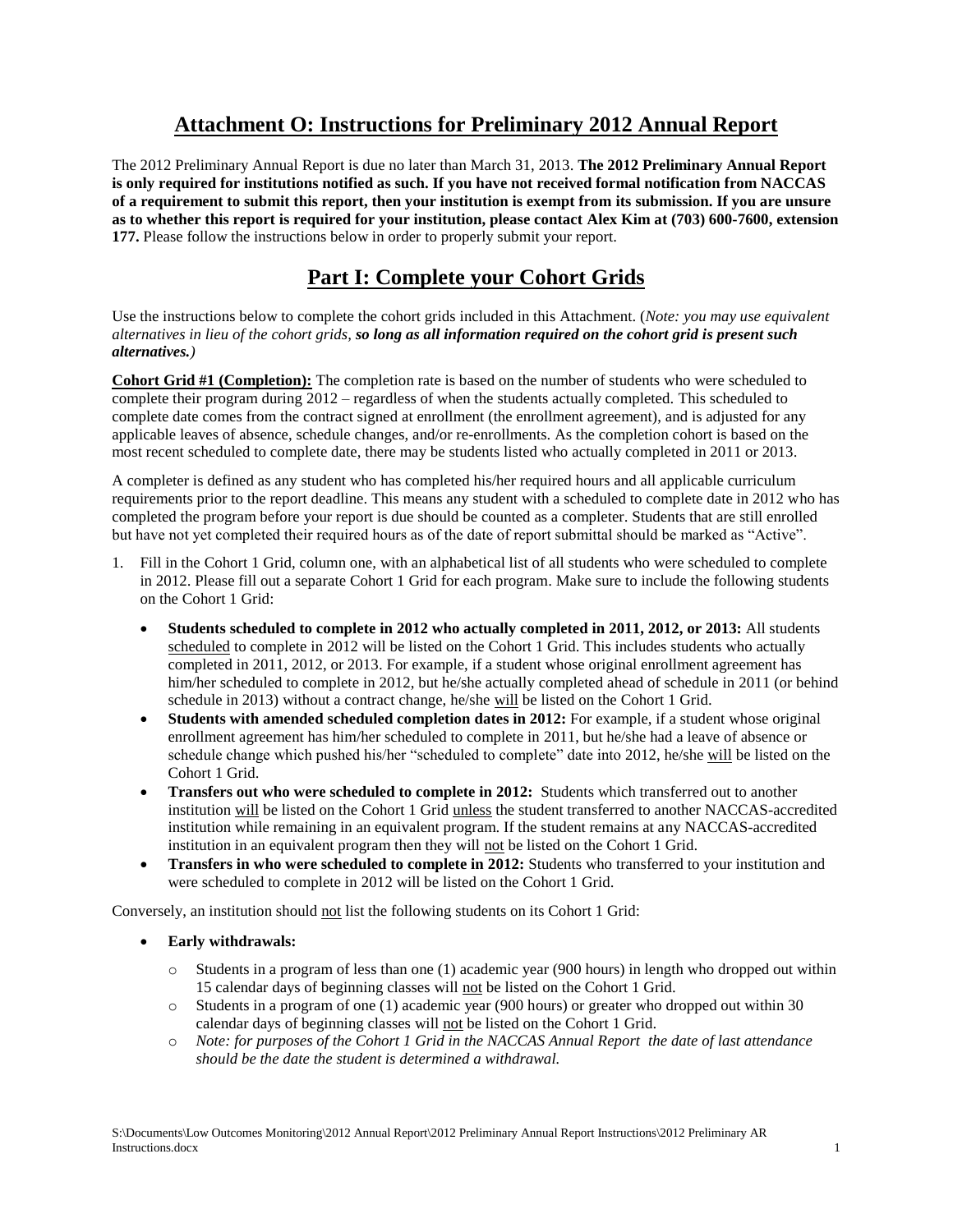- **Deceased students:** If a student passed away during his/her training, you are not required to list them on your Cohort 1 Grid so long as you maintain proof (e.g., death certificate, newspaper clipping, letter from family, etc.) that the student is deceased.
- **Auditing students:** Students auditing a class or program for personal enrichment (i.e., no credit or diploma/certificate given) will not be listed on the Cohort 1 Grid.
- **Students with amended contract end dates in 2011 or 2013:** For example, if a student whose original enrollment agreement has him/her scheduled to complete in 2012 but he/she had a leave of absence or schedule change which pushed the "scheduled to complete" date into 2013, he/she will not be listed on the Cohort 1 Grid.
- **Re-Enrollments scheduled to complete in 2013 or 2014:** For example, if a student was originally scheduled to complete in 2012, dropped, and subsequently re-enrolled with a new scheduled completion date in 2013, he/she will not be listed on the Cohort 1 Grid in 2012.
- 2. In column three of the Cohort 1 Grid, write "C" for completer or "W" for withdrawal for each student listed. Any student who has completed their required hours and all applicable curriculum requirements prior to this report may be marked with a "C" (make sure to list the student's actual completion date in this column as well). If a student has withdrawn from the program, then they will be marked with a "W". An institution may also list the withdrawal date in column three, although this is optional. Students that are currently active but have not yet completed their required hours as of the date of report submittal will be marked as "Active".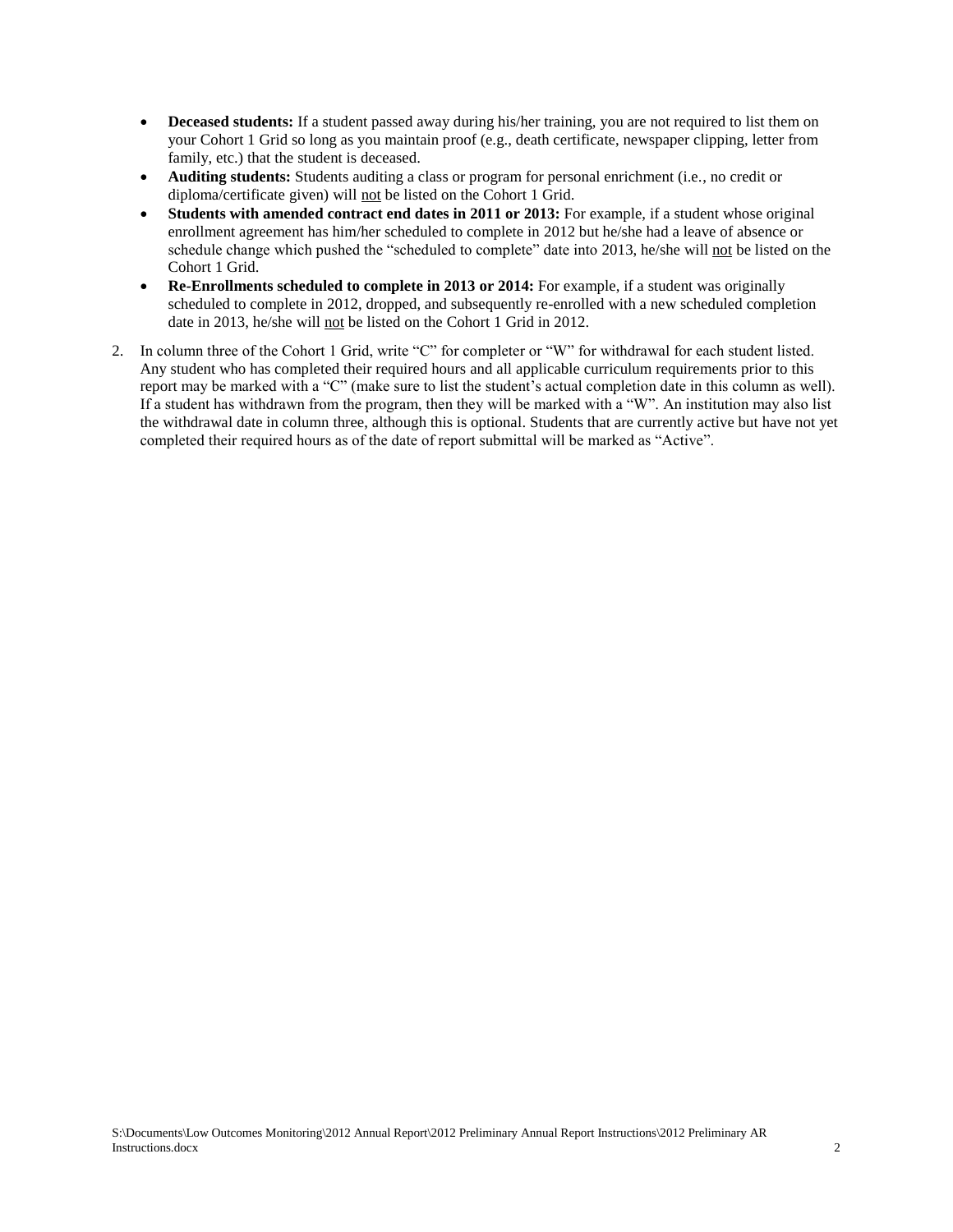# **COHORT 1 GRID (Completion Rate)**

| e. Students<br><b>Scheduled to</b><br>Complete in 2012<br>(List alphabetically by<br>last name) | 2. Date Scheduled to<br><b>Complete</b><br>(i.e., student's most<br>recent contract end<br>date) | 3. Actual<br><b>Completion Date</b><br>(Indicate all<br>completers with a<br>"C" and all<br>withdrawals with a<br>"W") | 4. Last Known Address,<br>Telephone # (include area<br>codes), and E-mail<br><b>Address (optional)</b> |  |
|-------------------------------------------------------------------------------------------------|--------------------------------------------------------------------------------------------------|------------------------------------------------------------------------------------------------------------------------|--------------------------------------------------------------------------------------------------------|--|
| Example:<br>Grimes, Rick                                                                        | 20 Jan 2012                                                                                      | 1 17 Jan 2012                                                                                                          | 123 Deputy Way<br>Walton, GA 22301<br>$(703)$ 555-5555<br>betterthanshane@gmail.com                    |  |
| $\star$                                                                                         |                                                                                                  |                                                                                                                        |                                                                                                        |  |
|                                                                                                 |                                                                                                  |                                                                                                                        |                                                                                                        |  |
|                                                                                                 |                                                                                                  |                                                                                                                        |                                                                                                        |  |
|                                                                                                 |                                                                                                  |                                                                                                                        |                                                                                                        |  |
| $\star$                                                                                         |                                                                                                  |                                                                                                                        |                                                                                                        |  |
|                                                                                                 |                                                                                                  |                                                                                                                        |                                                                                                        |  |
|                                                                                                 |                                                                                                  |                                                                                                                        |                                                                                                        |  |
|                                                                                                 |                                                                                                  |                                                                                                                        |                                                                                                        |  |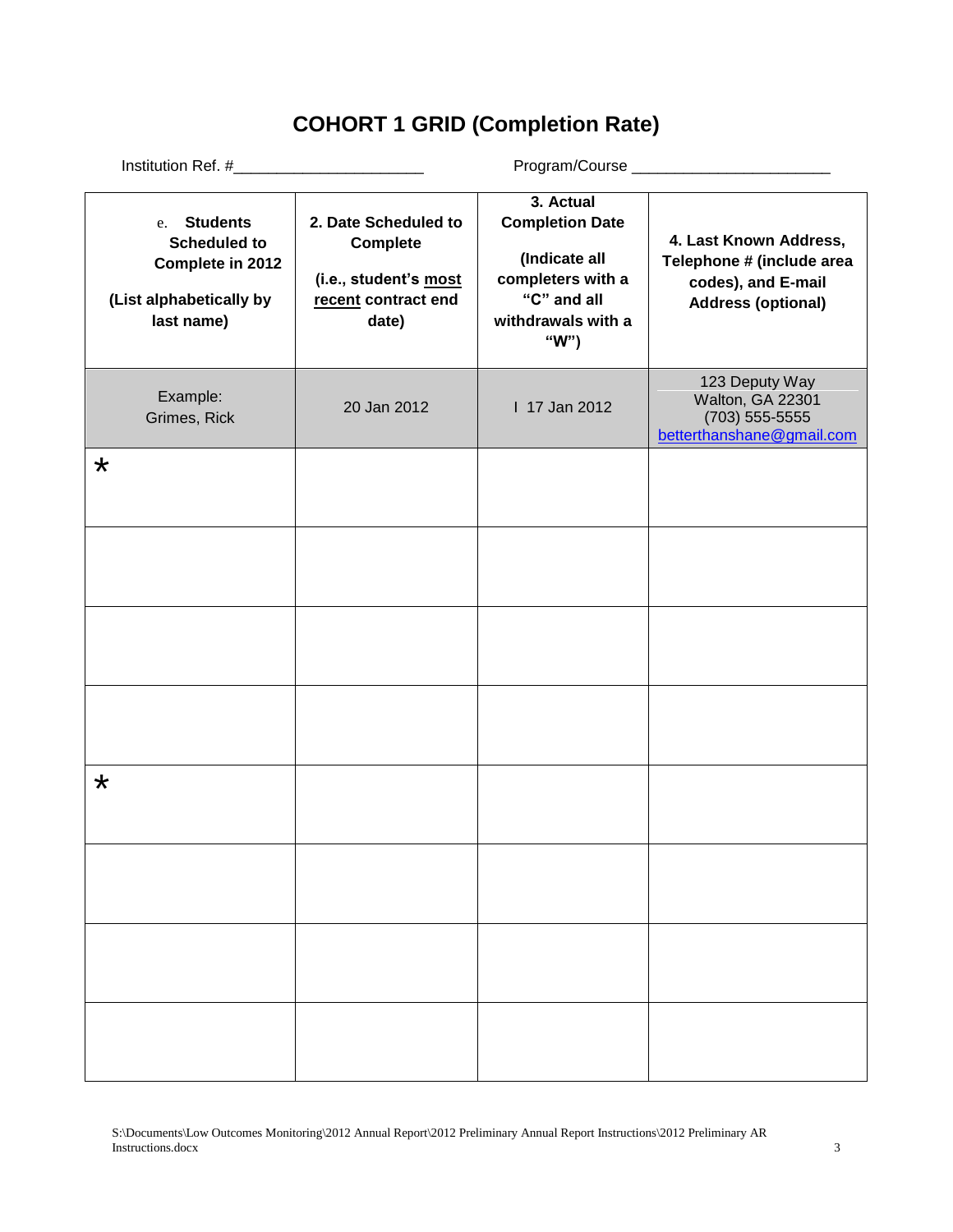**Cohort Grid #2 (Placement):** The placement rate is based on the number of students who actually completed in 2012 and are eligible for employment, no matter when the students were scheduled to complete.

- 1. Fill in a Cohort 2 Grid with an alphabetical list of all students who **actually completed** in 2012. Please fill out a separate Cohort 2 Grid for each program. Please note that:
	- o Some students listed on Grid 1 (who were scheduled to complete in 2012) may also be listed on Grid 2, if they actually completed in 2012.
	- o Other students on Grid 1 (who were scheduled to complete in 2012) will not be listed on Grid 2, because they actually completed in 2011 or 2013.
	- o Some students not included on Grid 1 (who were scheduled to complete in 2011 or 2013) will be listed on Grid 2, because they actually completed in 2012.
- 2. Identify completers determined to be ineligible for placement on Cohort 2 Grid, column three, by placing the letter "I" beside their name. Also in this column, please include the reason they have been declared ineligible in parenthesis. Then mark all remaining students on the Grid with an "E" in column two. Please note that institutions may only exclude completers from eligibility for placement based on the following reasons:
	- a. The completer is deceased
	- b. The completer is permanently disabled
	- c. The completer is deployed for military service/duty
	- d. The completer studied under a student visa and is ineligible for employment in the U.S.

e. The completer is continuing their education at an institution under the same ownership (e.g., a completer of your cosmetology program is now enrolled in the esthetics program of an institution under the same ownership)

### *Please note that "not credentialed" (i.e., unlicensed) is no longer a valid exclusion/exemption for employment.*

- 3. On the Cohort 2 Grid, column four, enter a contact phone number or email for each student. Then, in column five, enter the name, address, and telephone number of the employers for as many of the eligible completers as possible. This information must be entered for all students counted as employed. Some ways of documenting employment are (*note: list is not all-inclusive*):
	- Employer or student follow-up surveys
	- Telephone logs of employer or completer contacts. Such phone logs must thoroughly document information relevant to the student's employment. While NACCAS does not prescribe the specific information required in any given phone log, such information might include the student's employment dates, the contact manager, the person conducting the verification, the date verification was conducted, salary information, etc. Employer phone logs which document only the employer name, employer address, and employer phone number will be rejected as insufficient.
	- Official flyers, ads, or business cards naming completers working in service facilities
	- Notes to the file from staff members certifying they saw the completer working in XYZ salon. Such notes must include the staff member's printed name, signature, and contact information (including personal email and/or phone number). Such notes must also explicitly state where the student is working.
	- Self-certifications from students
	- Printed copy of email or social networking correspondence with student

(Continued on following page)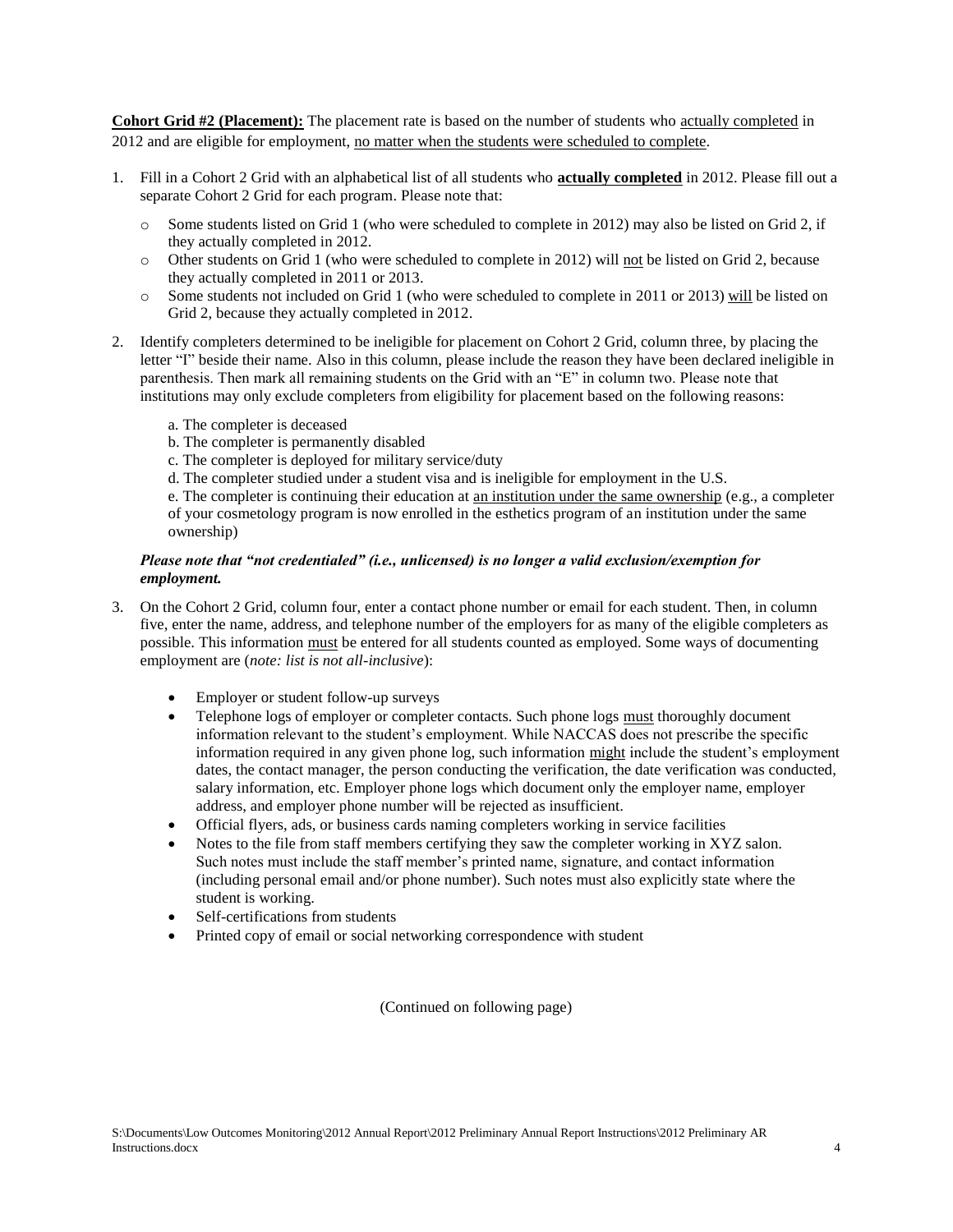- 4. NACCAS allows an institution to count as employed any 2012 completer who is placed in a field for which their training prepared them prior to the date of this report.
	- If a student is self-employed in a field for which their training prepared them, an institution may count the student as "employed" under the condition that the institution maintains documentation which clearly and definitively shows the student to be self-employed (e.g., self-certification from student, email from student, printout from student's Facebook page, etc.). This documentation must provide NACCAS with an avenue for independent verification of the student's self-employed status (i.e., such documentation should include either a contact phone number or email address that was accurate as of the date of the institution's verification). The student must also possess the credentials (e.g., an individual license) required for self-employment, if any are applicable.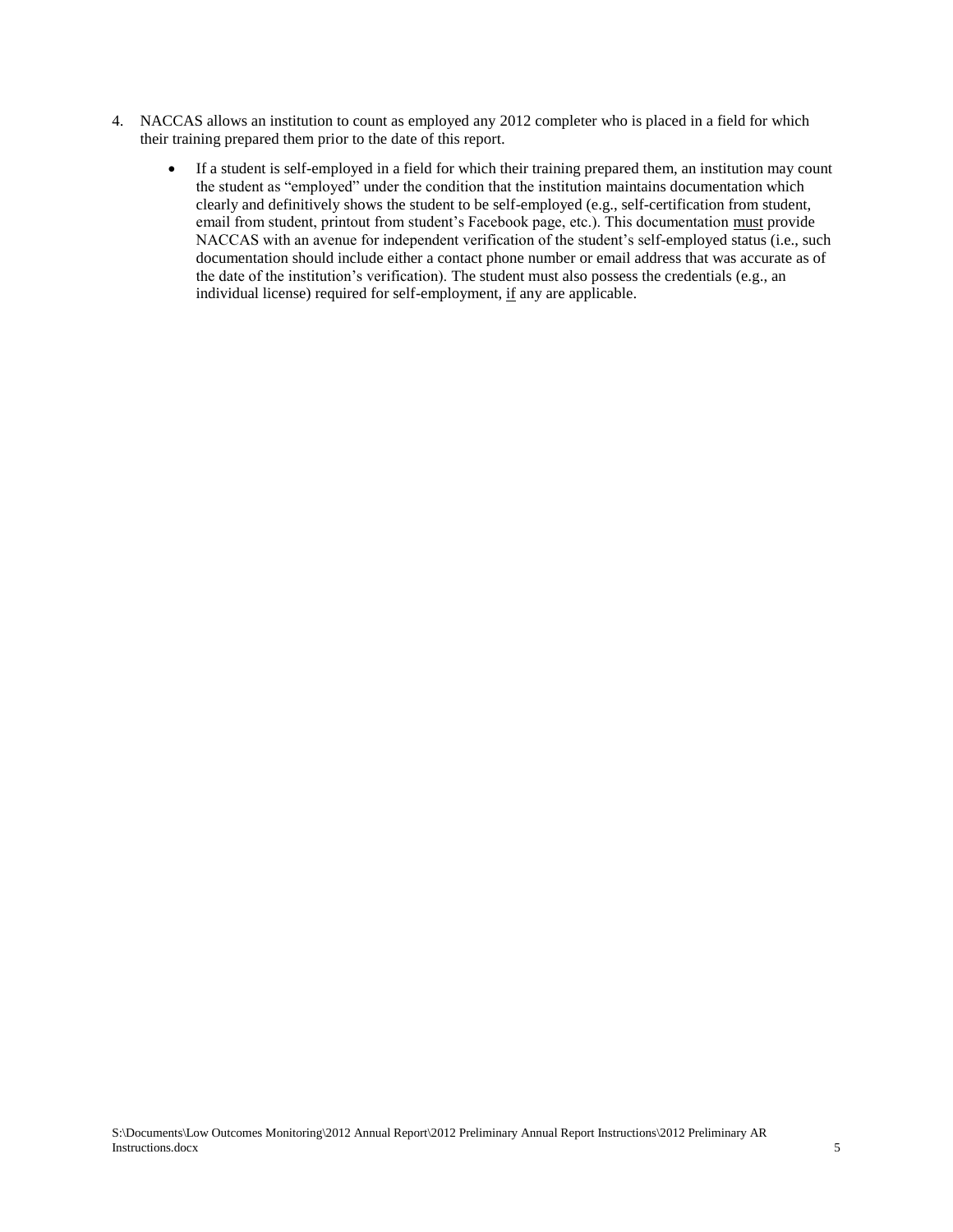## **COHORT 2 GRID (Placement Rate)**

| Institution Ref. #                                                                               |                                                                                                | Program/Course                                                                                                                                         |                                                  |                                                                                                                 |  |
|--------------------------------------------------------------------------------------------------|------------------------------------------------------------------------------------------------|--------------------------------------------------------------------------------------------------------------------------------------------------------|--------------------------------------------------|-----------------------------------------------------------------------------------------------------------------|--|
| 1. Students Who<br><b>Actually Completed</b><br>in 2012<br>(List alphabetically<br>by last name) | <b>Actual</b><br><b>Completion</b><br><b>Date</b><br>(All dates<br>below should<br>be in 2012) | 3. Placement<br><b>Eligibility Status</b><br>(Place an "I" for<br>ineligible and "E"<br>for eligible. See<br>page 4 for<br>eligibility<br>exemptions.) | 4. Student<br><b>Contact Phone</b><br># or Email | 5. Employer's Name<br>(Required)<br><b>Address (Required)</b><br><b>Phone # (Required)</b><br>E-mail (Optional) |  |
| Example 1:<br>Dixon, Daryl                                                                       | 1/5/2012                                                                                       | E                                                                                                                                                      | $(404)$ 555-5555                                 | <b>Crossbow Barbers</b><br>2341 Quarry Ln.<br>Amherst, GA 24032<br>(404) 444-4444                               |  |
| Example 2:<br>Dixon, Merle                                                                       | 1/31/2012                                                                                      | (permanently<br>disabled)                                                                                                                              | (303) 323-3232                                   | N/A                                                                                                             |  |
| $\star$                                                                                          |                                                                                                |                                                                                                                                                        |                                                  |                                                                                                                 |  |
|                                                                                                  |                                                                                                |                                                                                                                                                        |                                                  |                                                                                                                 |  |
|                                                                                                  |                                                                                                |                                                                                                                                                        |                                                  |                                                                                                                 |  |
|                                                                                                  |                                                                                                |                                                                                                                                                        |                                                  |                                                                                                                 |  |
| $\star$                                                                                          |                                                                                                |                                                                                                                                                        |                                                  |                                                                                                                 |  |
|                                                                                                  |                                                                                                |                                                                                                                                                        |                                                  |                                                                                                                 |  |
|                                                                                                  |                                                                                                |                                                                                                                                                        |                                                  |                                                                                                                 |  |
|                                                                                                  |                                                                                                |                                                                                                                                                        |                                                  |                                                                                                                 |  |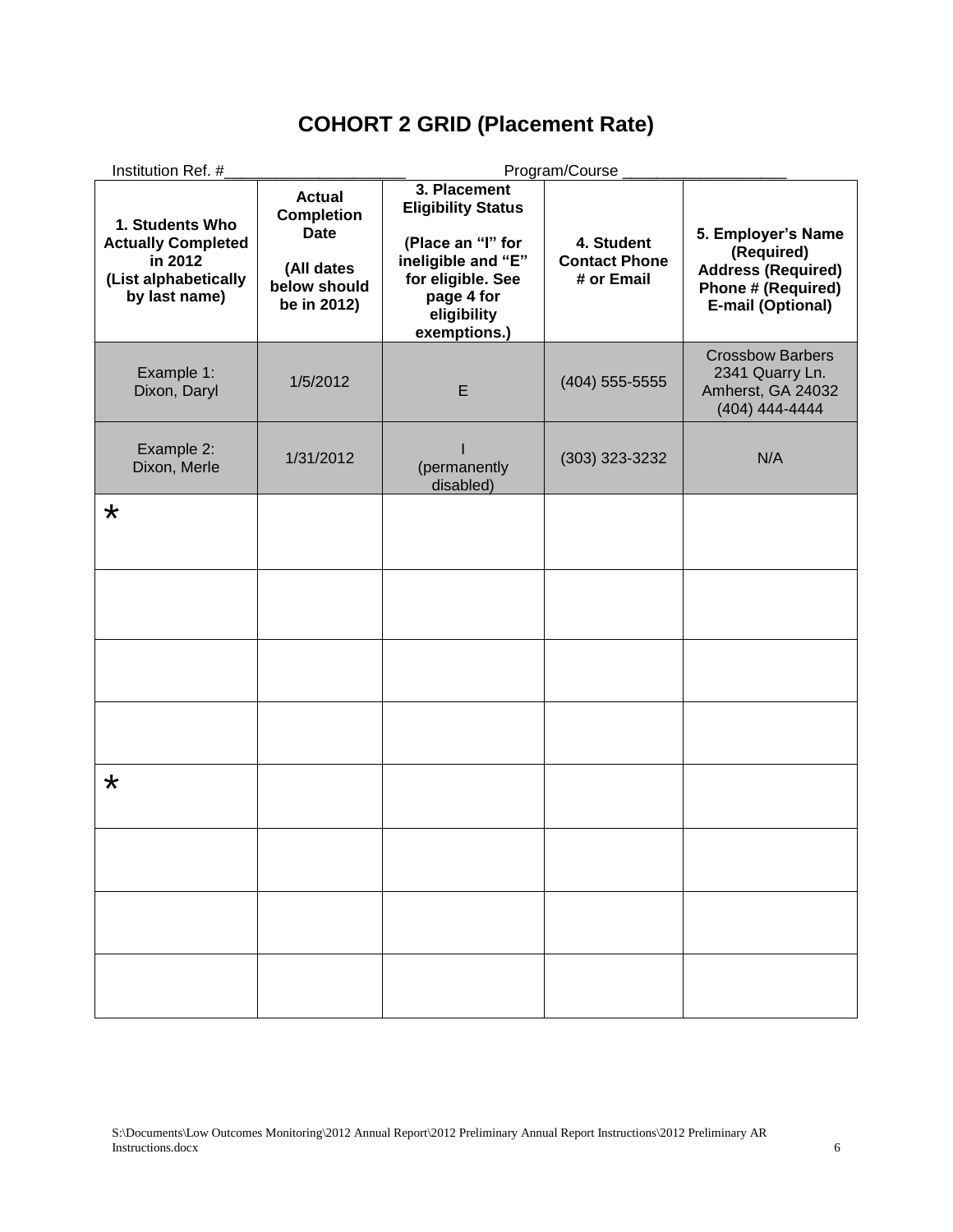**Cohort Grid #3 (Licensure)**: The licensure rate is based on the number of individuals who sat for the last required part of their licensure exam (as defined by your state) for the first time in 2012.

- 1. Fill in column one of the Cohort 3 Grid with an alphabetical list of all individuals who took the last required part of the licensure exam for the first time in 2012. Please fill out a separate Cohort 3 Grid for each program. Make sure to list the following individuals on the Cohort 3 Grid:
	- Include individuals who took all portions of the licensing exam in 2012 for the first time
	- Include individuals who took one portion of the exam in 2011 or earlier, and took the last required portion(s) in 2012

Conversely, an institution should not list the following individuals on this year's Cohort 3 Grid:

- Do not include individuals who only took one portion of the exam in 2012 or earlier, and have not taken the remaining parts.
- Do not include individuals who sat for all portions of the test in 2011, and then retook some (or all) portions of the test in 2012 *(these individuals should already be listed in your 2011 licensure cohort)*
- 2. Count as "passed" in column two any individual in Cohort 3 who passed all portions of the exam needed for licensure prior to the date of this report. This includes individuals who failed the exam on their first attempt in 2012, and re-took and passed the exam in either 2012 or in 2013 prior to the date of this report.
	- The NACCAS Annual Report is based on individuals who sat for the licensure exam for the first time in 2012. However, if a state (or test administrator) issues reports for a 12-month period other than January 1 – December 31 (e.g. July  $1 -$  June 30), then the institution may base its report on this 12-month period instead.
	- The Commission understands that some states may issue institutional reports with a list of passing and failing individuals, along with the test date. In this case, the report may be used in lieu of the Cohort 3 Grid, provided that (i) the report lists student names, and (ii) the report differentiates between first time exam results and retakes.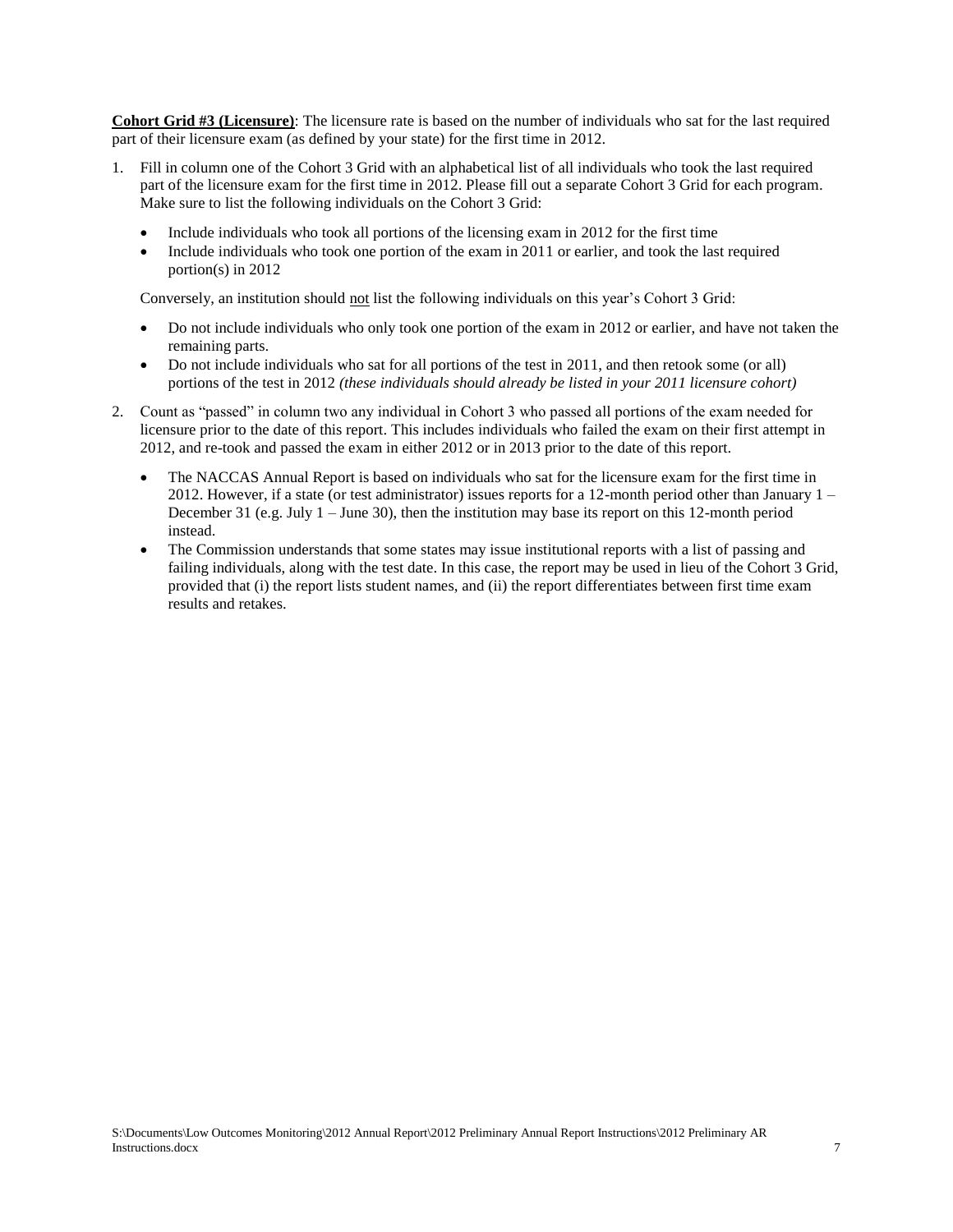## **COHORT 3 GRID (Licensure Rate)**

|                                                                                     | Program/Course ______________________                                         |                                                                                                                  |                                                                                                     |  |
|-------------------------------------------------------------------------------------|-------------------------------------------------------------------------------|------------------------------------------------------------------------------------------------------------------|-----------------------------------------------------------------------------------------------------|--|
| 1. Students Who First Sat for<br>the (Last Required Portion<br>of the) Exam in 2012 | 2. Date First Sat<br>for the (Last<br><b>Required Portion</b><br>of the) Exam | 3. Has Student<br><b>Passed All</b><br><b>Portions of Exam</b><br><b>Prior to</b><br>November 30,<br>2013? (Y/N) | 4. Date Passed<br>(Last Required<br>Portion of) Exam<br>(Place an "N/A"<br>for failing<br>students) |  |
| Example:<br>Greene, Maggie                                                          | 1/15/2012                                                                     | Y                                                                                                                | 01/15/2012                                                                                          |  |
| Grimes, Lori                                                                        | 10/24/2012                                                                    | $\mathsf{N}$                                                                                                     | N/A                                                                                                 |  |
| $\star$                                                                             |                                                                               |                                                                                                                  |                                                                                                     |  |
|                                                                                     |                                                                               |                                                                                                                  |                                                                                                     |  |
|                                                                                     |                                                                               |                                                                                                                  |                                                                                                     |  |
|                                                                                     |                                                                               |                                                                                                                  |                                                                                                     |  |
| $\star$                                                                             |                                                                               |                                                                                                                  |                                                                                                     |  |
|                                                                                     |                                                                               |                                                                                                                  |                                                                                                     |  |
|                                                                                     |                                                                               |                                                                                                                  |                                                                                                     |  |
|                                                                                     |                                                                               |                                                                                                                  |                                                                                                     |  |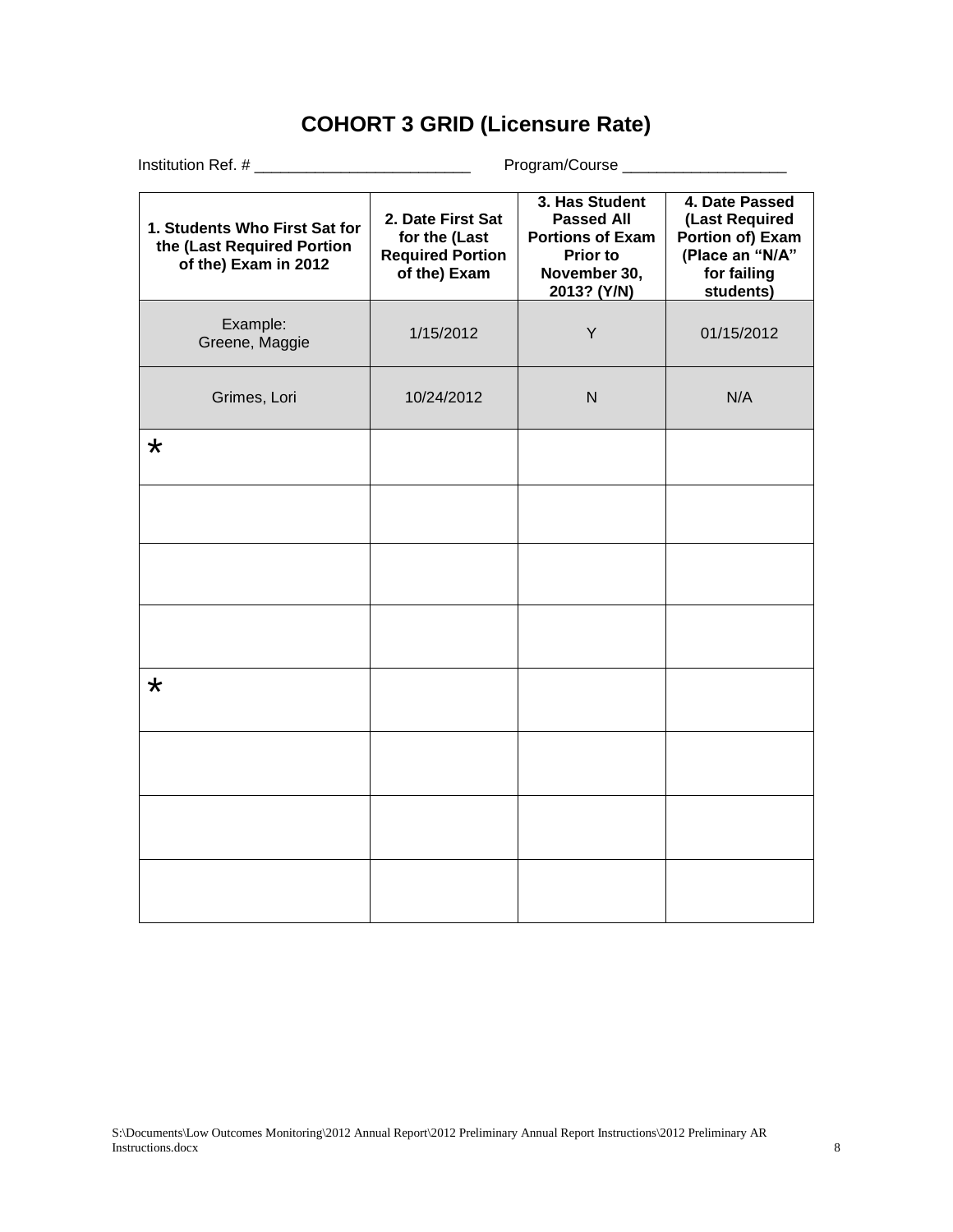## **Part II: Gather Backup Documentation**

For all students which fall on an asterisk in the cohort grids above, you are required to provide backup to the NACCAS office. Acceptable backup for each cohort is defined below:

### **Grid # 1 (Completion):**

For all students which fall on an asterisk in the completion cohort grid attached (i.e., every fourth student), acceptable backup documentation must include:

- 1. A copy of the student's original enrollment agreement
- 2. Documentation showing any addendums to the student's contract, if applicable. Examples include, but are not limited to:
	- o Leave of absence forms which clearly show the revised contract end date
	- o Schedule change forms which clearly show the revised contract end date
	- o A printout from the institution's database which clearly shows that a leave of absence, schedule change, re-enrollment or other contract change has occurred. This printout should also include a revised contract end date.
- 3. Documentation showing the student's completion information for the program, if applicable. Examples include, but are not limited to:
	- o A copy of an official (signed and/or sealed) certificate of completion or diploma
	- o A copy of an official student transcript
	- o A copy of a report to the state oversight agency certifying the completer's hours

#### **Grid # 2 (Placement):**

For all students which fall on an asterisk in the placement cohort grid (i.e., every fourth student), acceptable backup documentation must include:

- 1. Documentation showing the student's completion date from the program. Examples include, but are not limited to:
	- o A copy of an official (signed and/or sealed) certificate of completion or diploma
	- o A copy of an official student transcript
	- o A copy of a report to the state oversight agency certifying the completer's hours
- 2. Documentation showing why a student is declared ineligible to be placed (if applicable). Examples include, but are not limited to:
	- $\circ$  A letter or note from the student documenting the reason for their ineligibility (e.g., student certifying that they have suffered a permanent disability)
	- o A record which proves the student's exemption (e.g., documents which show military deployment)
- 3. Documentation showing the employment of each 2012 completer as applicable. Examples include, but are not limited to:
	- o Employer or student follow-up surveys
	- o Telephone logs of employer or completer contacts. **(Such phone logs must thoroughly document information relevant to the student's employment. While NACCAS does not prescribe the specific information required in any given phone log, such information might include the student's employment dates, the contact manager, the person conducting the verification, the date verification was conducted, salary information, etc. Employer phone logs which document only the employer name, employer address, and employer phone number will be rejected as insufficient.)**
	- o Professional business cards of completers
	- o Official flyers or advertisements naming completers working in service facilities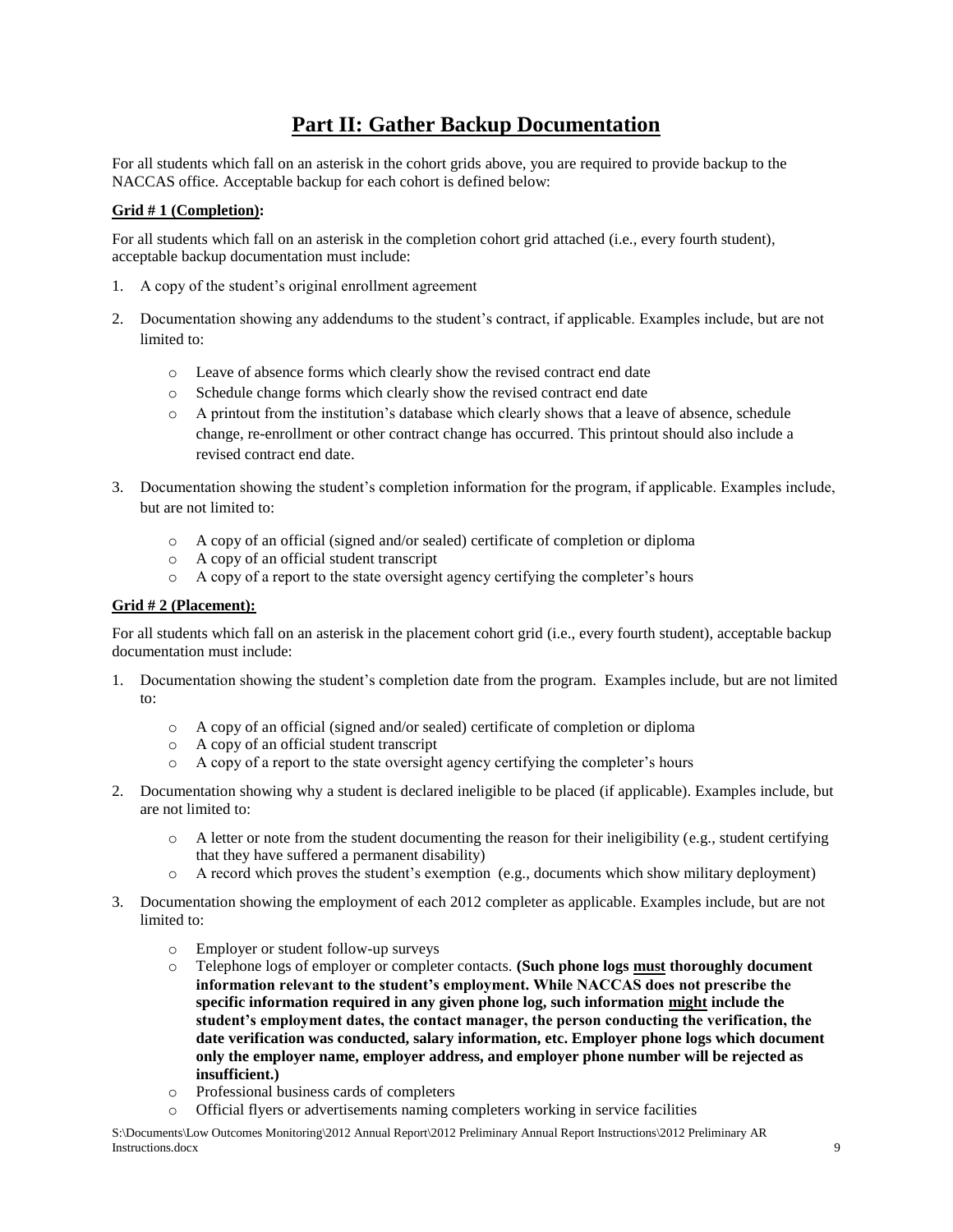- o Notes to the file from staff members certifying they saw the completer working in XYZ salon. **Such notes must include the staff member's printed name, signature, and contact information (including personal email and/or phone number). Such notes must also explicitly state where the student is working.**
- o Signed self-certifications from students
- o Printed copy of email or social networking correspondence from student

### **Grid # 3 (Licensure):**

For all students which fall on an asterisk in the licensure cohort (every fourth student), an institution must be able to document both when students sat for their required licensure exam(s), and when they passed (if applicable). If the institution's state (or testing administrator) issues examination report(s) which list student names and exam dates, then the institution **must** use such report(s) that cover the report period (January 1, 2012 – December 31, 2012) as backup documentation. However, if the state (or test administrator) does not issue examination reports, an institution will need its own method for tracking students who sit for the exam and their results. Many institutions use the same methods to track licensure as they use to find out where completers are working. Some examples of acceptable documentation are:

- Surveys returned by completers indicating when they took the exam and whether they passed
- Log of students who first sat for the last required part of the licensing exam in 2012 (verified by phone, email, Facebook, etc.). Passing exam results may be confirmed via an online license verification.